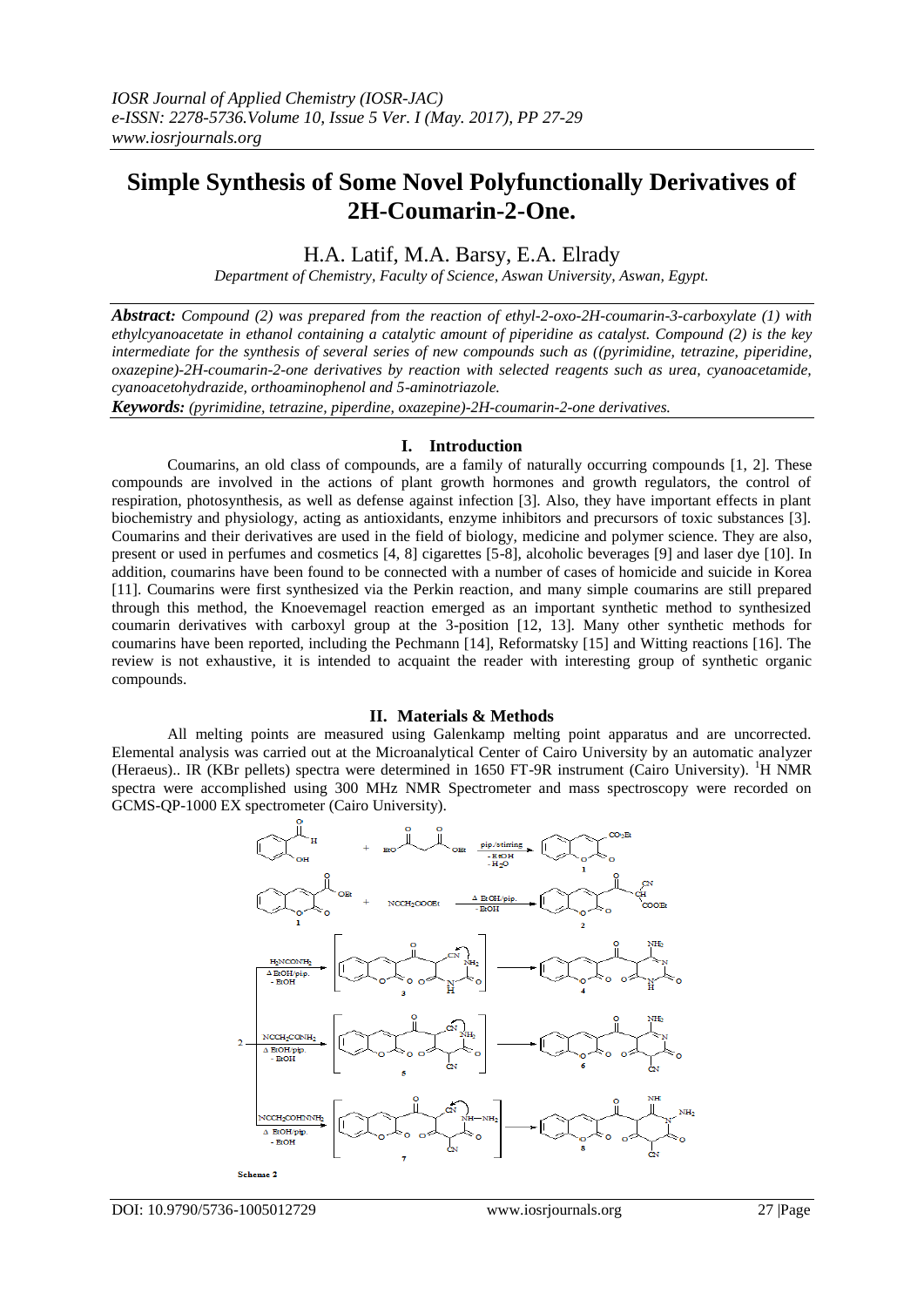

**Scheme 2 Continue** 

#### **Synthesis of 3-(2-cyano-1-ethoxy-1,3-oxo-prop-3-yl)-2H-coumarin-2H-2-one (2):**

A mixture of 1 (0.43 g, 2 mmol), ethylcyanoacetate (0.23 ml, 2 mmol) in 30 ml ethanol containing piperidine (0.1 ml) was refluxed for 5 hours. The reaction mixture was evaporated under reduced pressure, the residue was triturated with methanol and the resulting product was collected by filtration, washed with methanol and crystallized from methanol. The results are registered in Table (1, 2).

#### **Synthesis of 3-[keto-(2,3,4H-6-amino-2,4-dioxo-pyrimidine-5yl)]2H-coumarin-2one (4).**

A mixture of **2** (0.57 g, 2 mmol) and urea (0.12 g, 2 mmol) in ethanol (30 ml) containing piperidine (0.1 ml) was refluxed for 5 hours, the reaction mixture was evaporated under reduced pressure, the residue was triturated with cold water and the resulting product was collected by filtration, washed with cold water and crystallized from ethanol. The results are registered in Table (1, 2).

#### **Synthesis of 3-[keto-(2,3,4H-6-amino-3-cyano-2,4-dioxo-azine-5-yl)]-2H-coumarin-2-one (6):**

A mixture of **2** (0.57 g, 2 mmol) and cyanoacetamide (0.17 g, 2 mmol) in 30 ml ethanol containing piperidine (0.1 ml) was refluxed for 6 hours, the reaction mixture was evaporated under reduced pressure, the residue was triturated with methanol and the resulting product was collected by filtration, washed with methanol and crystallized from methanol. The results are registered in Table (1, 2).

#### **Synthesis of 3[keto-(2,3,4,6H-1-amino-3-cyano-2,4-dioxo-6-imino-piperidine-5-yl)]-2H-coumarin-2-one (8):**

A mixture of 2 (0.57 g, 2 mmol) and cyanoacetohydrazide (0.20 g, 2 mmol) in 30 ml ethanol containing piperidine (0.1 ml) was refluxed for 6 hours, the reaction mixture was evaporated under reduced pressure, the residue was triturated with ethanol and the resulting product was collected by filtration, washed with ethanol and crystallized from dioxane. The results are registered in Table  $(1, 2)$ .

#### **Synthesis of 3-[keto-(7H-5-amino-7-oxo-benzo[b]oxazepine-6-yl)]-2H-coumarin-2-one (10):**

A mixture of **2** (0.57 g, 2 mmol) and orthoaminophenol (0.22 g, 2 mmol) in 30 ml ethanol containing piperidine (0.1 ml) was refluxed for 5 hours, the reaction mixture was evaporated under reduced pressure, the residue was triturated with methanol and the resulting product was collected by filtration, washed with methanol and crystallized from ethanol. The results are registered in Table (1, 2).

### **Synthesis of 3-[keto-(6H-4-amino-2-oxo-1,3,4,5-tetrazolo[1,2a] pyrimidine-5-yl)]-2H-coumarin-2-one (12):**

A mixture of **2** (0.57 g, 2 mmol) and 5-aminotriazole (0.17 g, 2 mmol) in 30 ml ethanol containing piperidine (0.1 ml) was refluxed for 6 hours, the reaction mixture was evaporated under reduced pressure, the residue was triturated with cold water and the resulting product was collected by filtration, washed with cold water and crystallized from water. The results are registered in Table (1, 2).

| Comp. No | <b>Nature of products</b> |               |                | <b>Molecular</b>                | Analysis %        |      |       |       |      |       |
|----------|---------------------------|---------------|----------------|---------------------------------|-------------------|------|-------|-------|------|-------|
|          | <b>Colour</b>             | Yield         | M.p.           | formula (M.Wt)                  | <b>Calculated</b> |      | Found |       |      |       |
|          |                           | $\frac{6}{9}$ | $^{\rm o}C$    |                                 |                   | H    | N     |       | Н    | N     |
|          | White                     | 62            | $100 -$<br>103 | $C_{15}H_{11}NO_5$<br>(285.253) | 63.16             | 3.89 | 4.91  | 63.33 | 3.89 | 4.99  |
|          | White                     | 66.6          | $95 - 97$      | $C_{14}H_9N_3O_5$<br>(299.24)   | 56.19             | 3.03 | 14.02 | 56.28 | 3.09 | 14.10 |
|          | Yellow                    | 63            | 180-<br>183    | $C_{16}H_9N_3O_5$<br>(324.85)   | 59.46             | 2.79 | 12.93 | 59.53 | 2.85 | 12.97 |

**Table 1:** Characterization of the prepared compounds